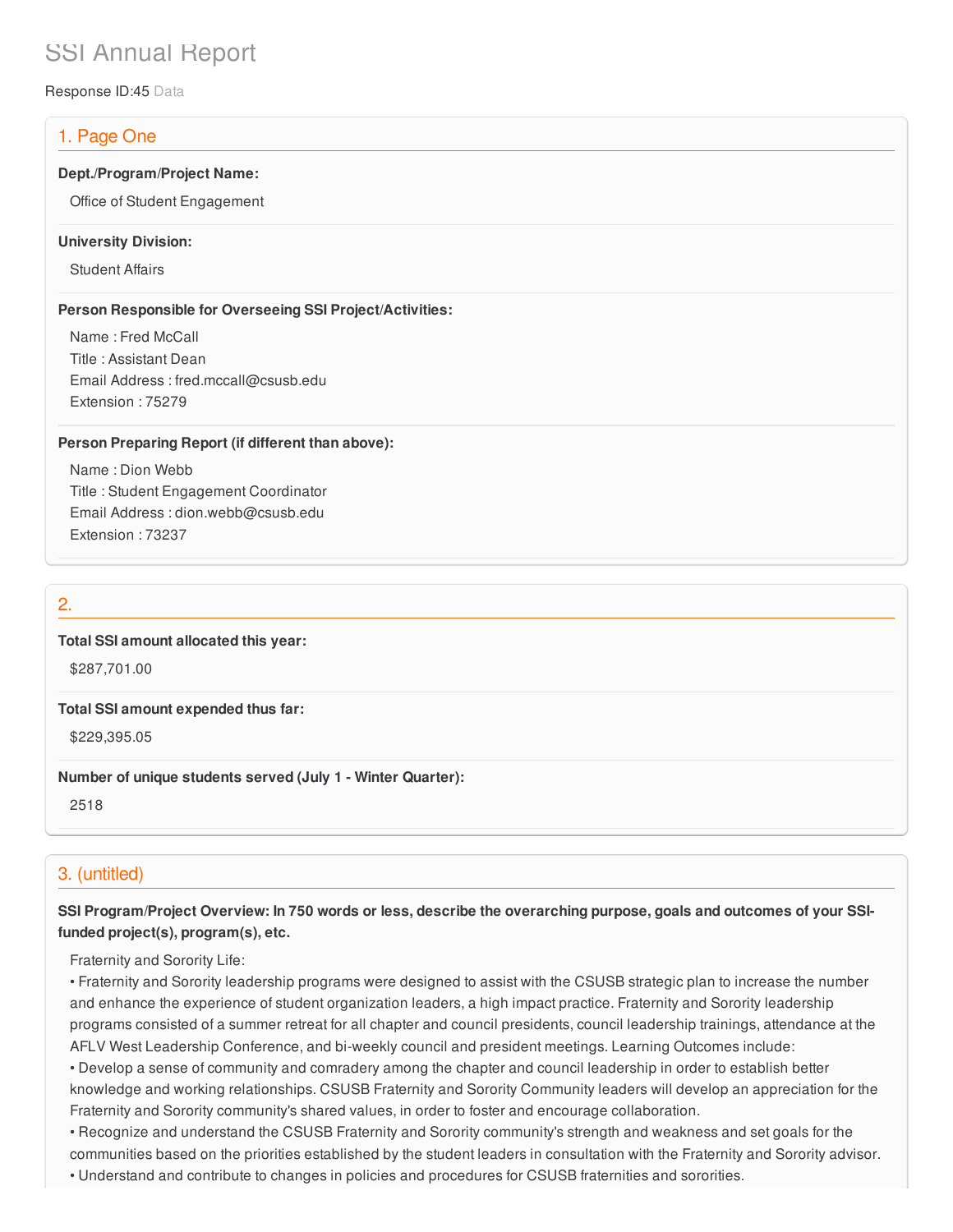• Officer training and review of best practices for Fraternity and Sorority umbrella/governing councils. An understanding of change processes, and be able to think critically.

### Student Club & Organizations:

• Club & Organization Orientations: Each President, Vice President, & Treasurer attended an Orientation Session as part of their chartering process where we discussed OSE's role, organization management, transition procedures, club-banking, event planning, wellness, and much more.

• Workshops: Each quarter we hosted two workshops that contributed to the education of clubs and organizations and focused on topics such as event planning, member recruitment, transition, wellness, career readiness, etc.

• In the Winter & Spring Quarters, we hosted monthly round table discussions where information was shared and feedback was given to OSE.

### Fraternity and Sorority Life:

Education programs included workshops, presentations, and intentional conversations on sexual assault and hazing prevention, bystander intervention, recruitment training, academic success, and risk reduction for leaders and new members of the fraternity and sorority community. Learning Outcomes for these programs include:

- Knowledge of the CSUSB Fraternity and Sorority community's shared values.
- Gain resources and strategies to assist in the pursuit of academic excellence, retention and four-year graduation.
- Develop a clear understanding of consent, CSUSB policies and resources on sexual assault.
- Understand the importance of good risk management practices with regard to alcohol, tobacco and other drugs.

• Have a clear definition of hazing, how hazing can affect the health of an individual, the organization and the potential penalties for hazing.

In alignment with the CSUSB strategic plan to increase student engagement in student organizations OSE sponsored programs to assist in the growth of fraternity and sorority community. Events such as, NPHC Meet The Greeks, open recruitment sessions for the Interfraternity Council (IFC), Panhellenic Council (PHC), National Pan Hellenic Council (NPHC) and United Sorority and Fraternity Council (USFC), and Commuter Greek Panel. Also, PHC holds a parent information session for those students interested in membership. In an effort to bring more attention to the student clubs and organizations, OSE hosts quarterly club fairs where clubs can showcase their organizations and recruit by tabling. OSE also sponsored programs that contributed to a student's sense of belonging.

### Retention Programs:

Student African American Brotherhood (SAAB) is an organization established to assist our participants in all aspects of their lives: academically, socially, culturally, professionally, and in the community. SAAB is primarily comprised of male students who strive for academic excellence and make a commitment to plan and implement programs that benefit their community at large.

Student African American Sisterhood (SAAS) is an organization dedicated to unifying African American women through the development of a sisterhood of distinction. SAAS seeks to positively impact the lives of its membership through creating supportive networks among African American females, encouraging and assisting with personal and professional development, and providing strategies for educational attainment and success throughout the collegiate experience and beyond.

The Leadership Symposium has the following identified outcomes:

- Understand and contribute to changes in CSUSB policies, as well as complete mandated training.
- Learn to navigate campus procedures for hosting events that will help their organization contribute to the educational mission and social engagement of CSUSB.
- Attendees will develop core competencies in leadership including effective delegation, organizational communication, working in a team environment, and fiscal management.

• Attendees will establish better knowledge and working relationships with other CSUSB student organization leaders in order to foster and encourage collaboration.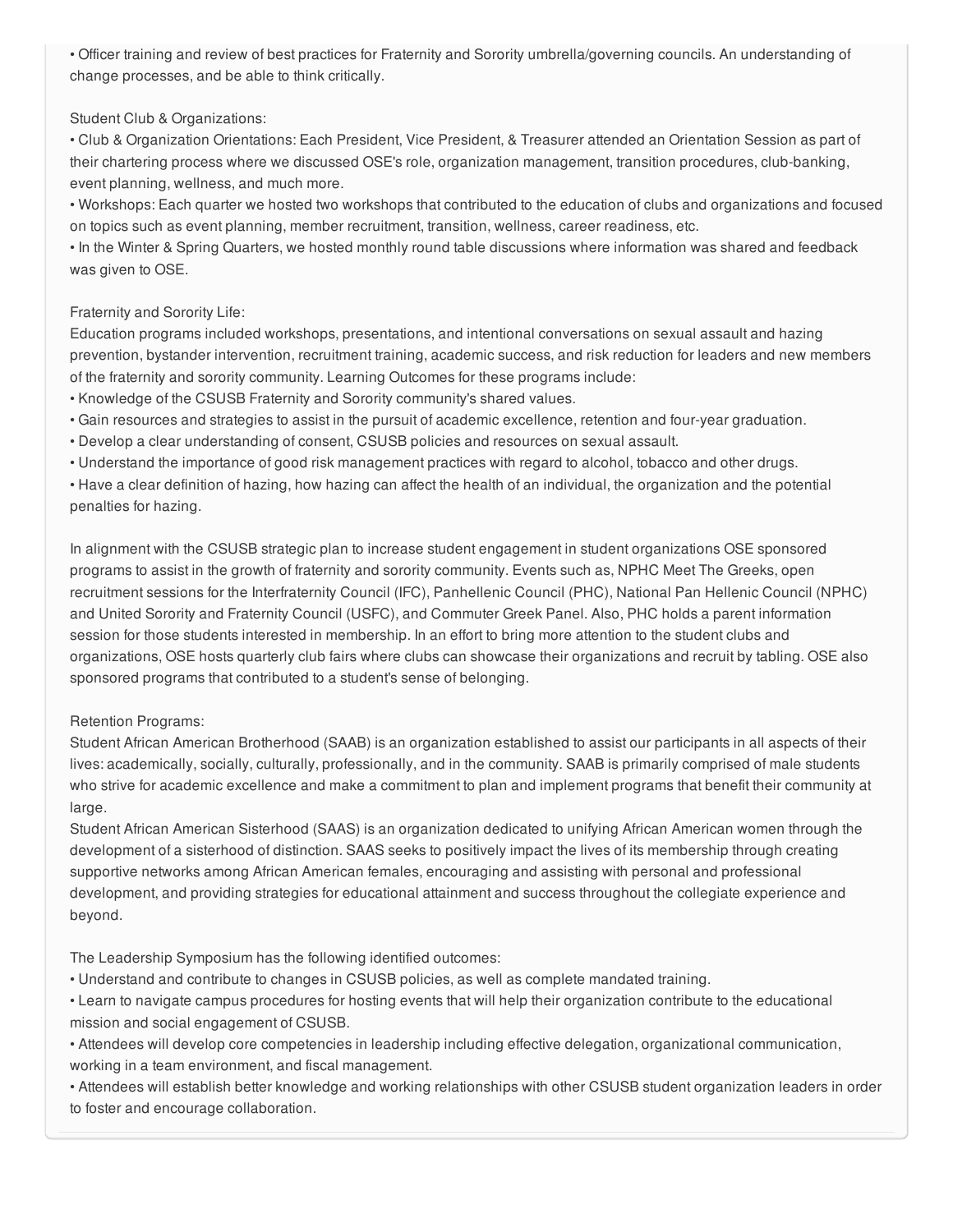### 4. (untitled)

Alignment to ILOs: To which of the following Institutional Learning Outcomes (ILOs) do you feel as though your SSI-funded project aligns? (Check all that apply.) Details regarding the ILOs can be found on Office of [Academic](https://www.csusb.edu/sites/csusb/files/CSUSB_Institutional_Learning_Outcomes-Endorsed.pdf) Programs website.

Breadth of Knowledge Depth of Knowledge Creativity and Innovation Integrative Learning Engagement in the Campus, Local, and Global Communities Diversity and Inclusion

## 5. (untitled)

SSI-Funded Activities: Please list and describe the activities undertaken through winter quarter with your SSI allocation. **This section should address only those activities occurring this fiscal year.**

Fraternity & Sorority Life:

- Fraternity and sorority leadership programs consisted of:
- Presidents Retreat for all chapter and council leadership
- Individual Council Officer Retreats
- Bi-weekly council president meetings
- Bi-weekly chapter president meetings, which have included resources from Undergraduate Advising, OCE, EHC, and ASI.

### Student Clubs & Organizations:

OSE hosted the Leadership Symposium for officers in recognized student organizations and students interested in becoming involved as well as the Social Justice Summit that educated attendees on Social Justice Issues. Student Clubs & Organizations were also required to fulfill mandated training such as CAB funding training, Club Banking Overview, and Sexual Assault Prevention training, and a Chartering Orientation that was implemented into the Chartering Process. Topics for workshops included:

- CoyoteConnection
- Event Planning
- Officer Trainings/ Transitions
- Member Recruitment & Retention
- Vocalizing Transferable Skills

#### Fraternity & Sorority:

Fraternity and sorority education programs included workshop and presentations for leaders and new members of the fraternity and sorority community on:

- Sexual assault and hazing prevention
- Bystander intervention
- Recruitment training
- Academic success
- Risk reduction
- Anti-hazing workshops
- Council Leadership Training (post initial retreat)- continuing the conversation with peers.

• Standards of Excellence- Chapters must organize workshops around diversity and inclusion, academic success, and leadership.

### Student Clubs & Organizations:

In an effort to bring more attention to the student clubs and organizations, quarterly the OSE hosts a club fair where over 30 clubs can showcase their organizations, and recruit by tabling. In addition, the OSE provides food as an incentive to have the general students participate. The Fall Club Fair brought out students by encouraging them to play BINGO with the present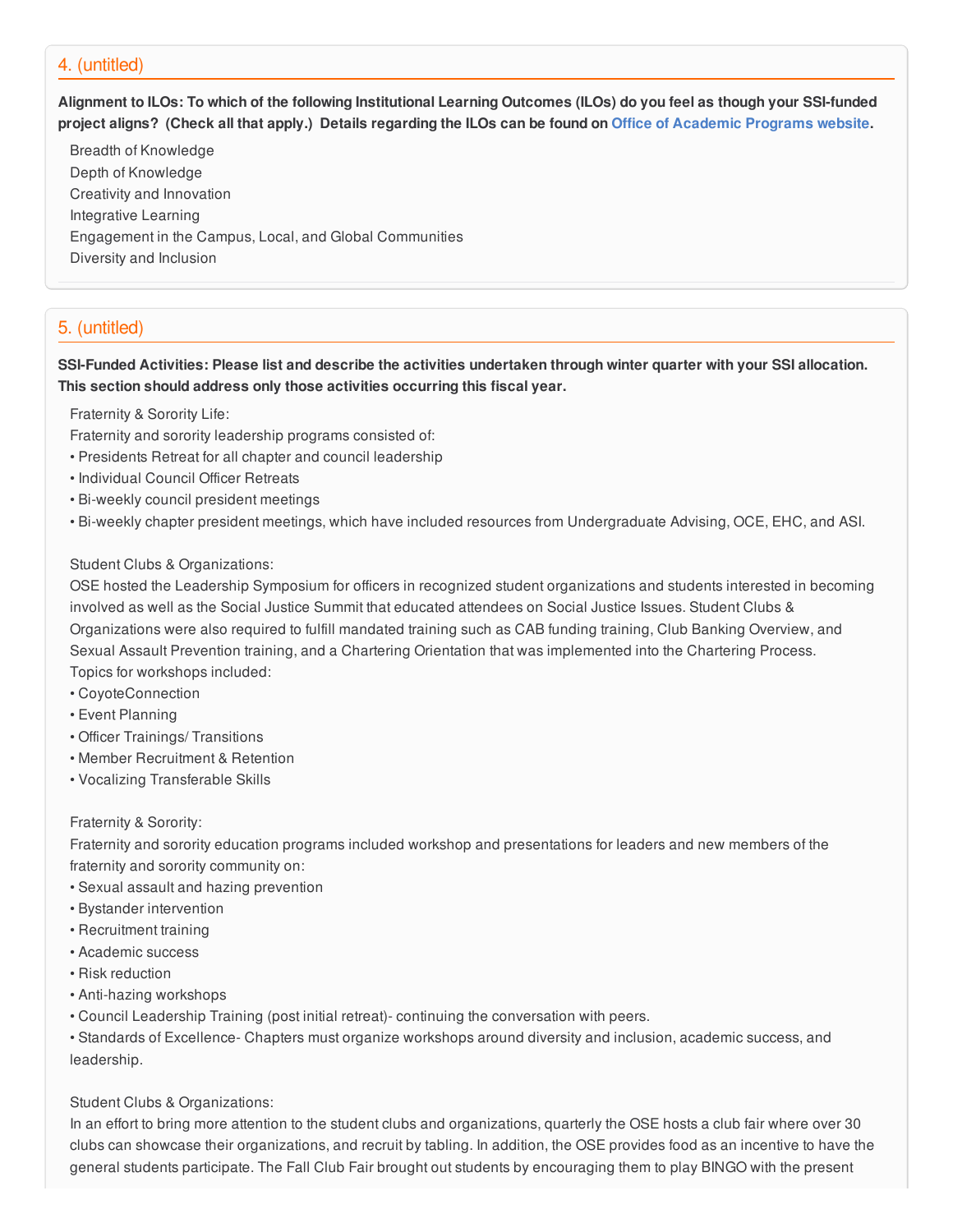Clubs & Organizations and being offered a Pretzel or Donut once they completed their BINGO Board. This allowed for students to engage with Student Clubs & Organizations. Additionally, Student Clubs & Organizations were encouraged to have a game or a display that would attract students to their table. A contest was held to ensure that Student Clubs & Organizations were participating. 1st, 2nd, & 3rd place winners were given a cash amount to put towards an on-campus event.

Additionally, we hosted our first inaugural Engagement Expo during the Winter Quarter that brought out over 40 Clubs/Organizations & Campus Departments to engage with students. Students were given a

"Passport" of areas to visit that will contribute to different areas of their on-campus involvement and were given free Carl's Jr or Miguel's Jr as an incentive for them to participate. The event was a huge success with over 250 students attending. OSE also collaborates with campus partners to provide programs that contribute to students sense of belonging here at CSUSB. These programs include:

- Yotie Factor Talent Show
- Week of Welcome events
- Coyote First Step Summer Programming
- Late Night
- Snow Day
- Snow Day at PDC
- Homecoming
- Coyote Fest

### National Student Exchange:

Social enrichment trips for National Student Exchange students here at CSUSB on exchange took place in Fall and Winter Quarter. These trips included:

• Six Flags Magic Mountain - as part of their immersive experience while here on exchange in California, the students were able to develop social relationships with each other while learning about a key highlight of California. The trip served as an excellent co-curricular experience for students. Aside from having fun, the students were able to see first-hand how such a large amusement park runs daily.

Retention Programs:

SAAB and SAAS programs included:

- SAAB/ SAAS Executive members Academic Plan
- SAAB/ SAAS National Conferences
- Weekly Meeting

• The Movement Leadership Series- monthly workshops on topics ranging from Academic Balance to Career Readiness and Emotional Intelligence

OSE sponsors the national dues for both SAAB and SAAS.

Engagement: OSE sponsored programs to assist in the growth of fraternity and sorority community. Events included:

• Open house sessions for all councils: Interfraternity Council (IFC), Panhellenic Council (PHC), United Sorority and Fraternity Council (USFC), and National Pan-Hellenic Council (NPHC)

- Parent Information Session
- NPHC Meet the Greeks

NPHC Meet The Greeks is a recruitment program where students can come learn more about the nine NPHC organizations. Student gain a better understanding of the CSUSB NPHC, including what organizations we have on campus, their individual values, and the NPHC Councils values.

The National Pan-Hellenic Council (NPHC) Meet and Greet Program has the following outcomes:

• Inform students of the requirements for membership of the nine organizations

• Understand the importance of academic excellence as it relates to their fraternal experience

• Understand the importance of the NPHC and its rich long history on campus and in the neighboring communities The National Pan-Hellenic Council (NPHC) Meet and Greet Program continues to provide the much-needed exposure of historically Black Greek lettered organizations. This recruitment program highlights the NPHC council as a collective functional unit with an emphasis on scholarship and service. Thus, the expansion of the NPHC is a result of this event.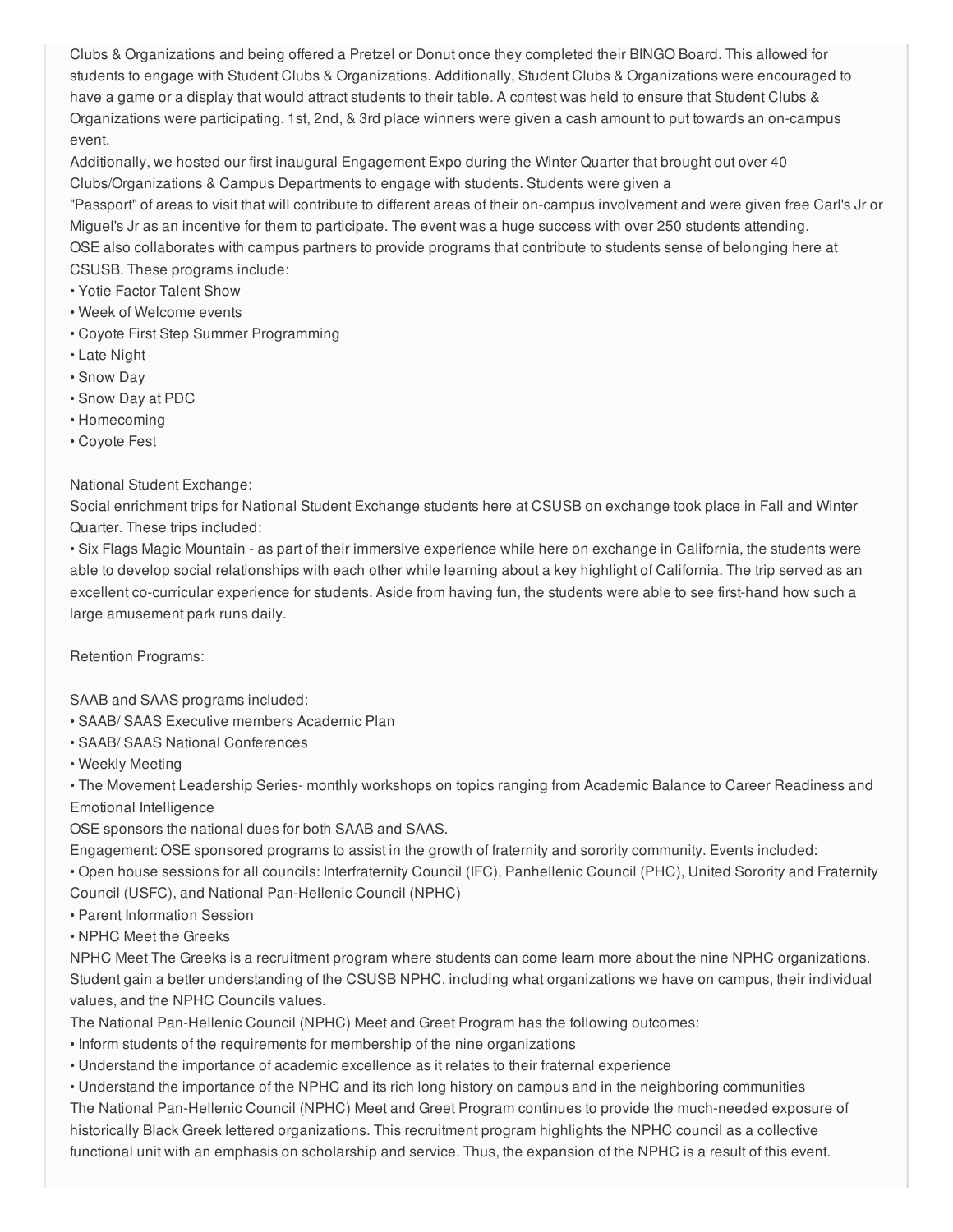Commuter Engagement:

In our continued effort to increase commuter student engagement, this year we created the commuter engagement committee to enhance the overall experience of commuter and transfer students by determining their needs, becoming advocates for intentional messages and assisting those students with navigating their engagement pathways. This committee assisted in the planning and execution of focus groups, town halls, socials, student panels and the cinema drive in movie.

### 6. (untitled)

**Progress Towards Outcomes/Cumulative Findings: Describe the progress you have made toward your original SSI goals** and outcomes though winter quarter. Indicate clearly how student success was enhanced by your program or service/s. Be sure to include the measures you employed and evidence/data you collected for each outcome where appropriate.

### Fraternity & Sorority Life:

All of the fraternity and sorority leadership programs where set around the established outcomes of the programs. Participants engaged in critical discussions about problems facing their organization and the fraternity/sorority community. The Fraternity and Sorority leadership retreat yielded community goals that center around community unity, expansion and public relations efforts. Students also applied what they learned by developing an action plan to take back to campus and present to their chapters. Participant survey and conversational feedback from the umbrella council presidents and chapter presidents indicated these events as helpful in their leadership development. Training and transition retreats have also been instrumental in the retention of council and chapter officers during this academic year. In previous years, each umbrella council experienced significant quarterly turn over which has been reduced this year to less than 15%. The officers were better prepared for their roles, performed duties more efficiently and where retained in their positions at higher rates. OSE continues to work toward growing the NPHC community as we fight the national trend of decreasing membership numbers. OSE Programs:

The Leadership Symposium is held annually to provide pertinent and necessary information to leaders of clubs and organizations to help them develop their leadership identities. OSE has been making an effort to provide leadership programming to the student organizations at PDC. This program falls in line with those efforts. Students have expressed that this program has helped to get them involved, and develop leadership skills.

The leadership symposium continues to provide the much-needed education to new community members and serves a great opportunity to communicate shared values and expectations to the students participating in Fraternity and Sorority Life. Based on participant evaluations, 84% off attends agreed or strongly agreed after attending they had a better definition of hazing and how hazing can impact an individual and organization. In addition, 91% of attendees indicated they understand the importance of good risk management practices and community and university expectations. This year we offered a variety of programs with the recommendation for the Title IX and Gender Equity office based on the types of reports they have been receiving.

### National Student Exchange:

Both the Fall and Winter Quarters social enrichment trips for the National Student Exchange students fulfilled the learning outcomes of cultural and environmental awareness. Students completed an evaluation and self-refection at the end of each trip. Students also participated in group dialogue regarding their experience and what they will take away from this learning opportunity.

### Retention Programs:

SAAB continues to focus on retention and graduation of African American males at CSUSB. SAAB provides a community for young men to feel at home while they are at CSUSB. SAAB continues to actively participate in on-campus activities and events through weekly general and weekly executive board meetings; the upkeep of the Pan- African Center; Admissions and Recruitment events that target the African American population of potential students; campus open forums; and networking and professional development through conference participation.

SAAS continues to focus on retention and graduation of African American women at CSUSB. SAAS provides a community for these young women to feel at home while they are at CSUSB. SAAS continues to actively participate in on-campus activities and events through weekly general and weekly executive board meetings; the development of the Pan-African Center; Admissions and Recruitment events that target the African American population of potential students; campus open forums; and networking and professional development through conference participation.

Engagement: CSUSB also brought one new organizations to campus during this academic year, Pi Kappa Alpha to increase membership options for CSUSB students.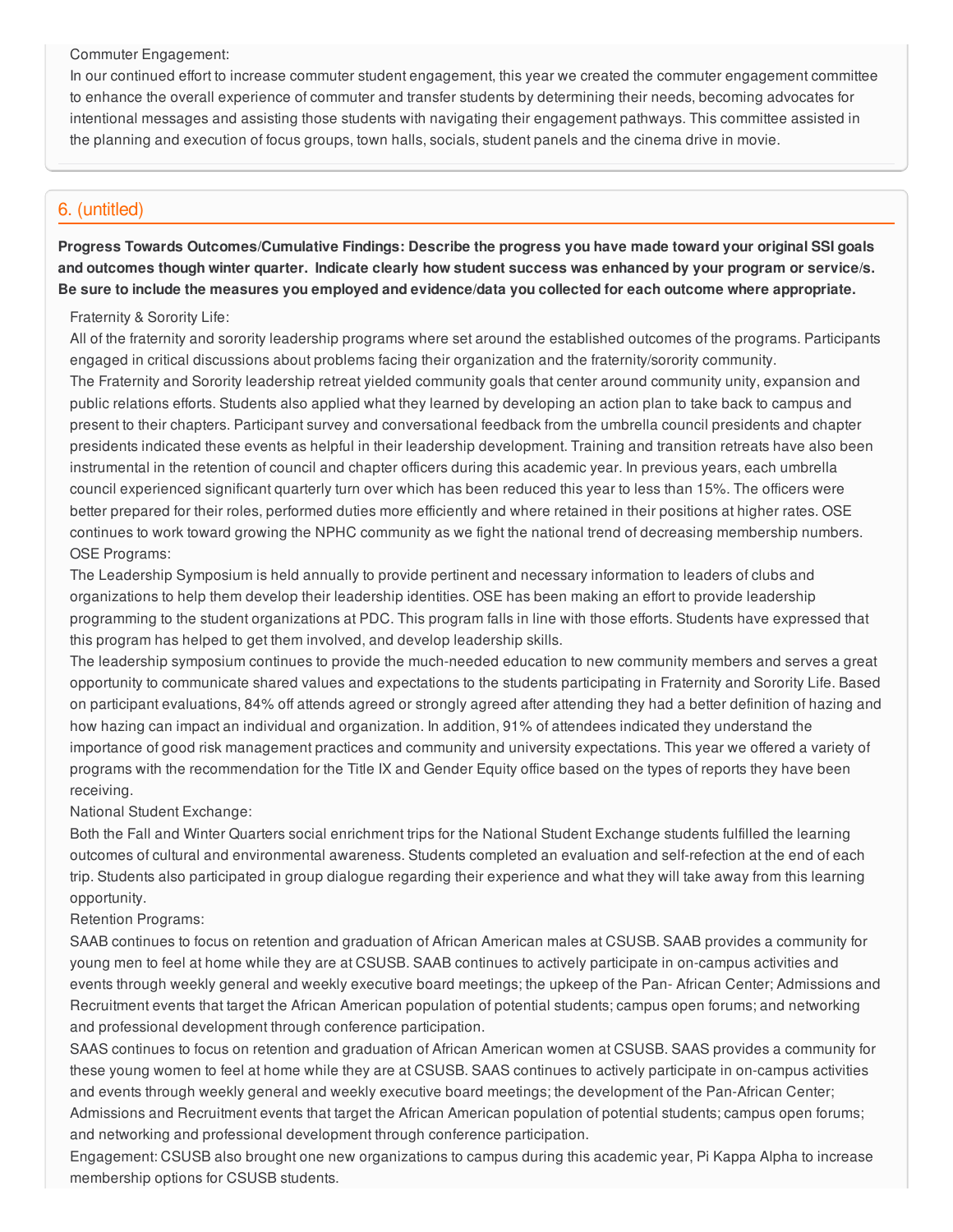Commuter Engagement:

We have worked to contribute to student learning and development by offering support, resources and programs for commuter and transfer students. The purpose of these events and programs is to create a holistic collegiate experience for this student population. The Commuter Engagement Committee has been heavily utilized to gain feedback from students and assess their needs. Some commuter focused programming held this year were:

- Commuter Cinema
- Commuter Greek Panel
- Commuter Café
- Focus Group

### 7. (untitled)

**Recommendations for Continual Improvement/Action Plan: Based on the analysis of your assessment results, what** actionable steps can be taken to make improvements? How can you improve students' achievement of the SLO or your **office's performance in terms of operations? What is your expected timeline?**

#### Fraternity & Sorority Life:

As we have seen good results and positive feedback from community leaders I would recommend a continuation of these fraternity and sorority leadership programs. The leadership retreat should be expanded to include additional students if funding is available to assist with the loss of information through officer transition. I would also like to see a follow up program to establish, revise and review progress on goal setting and strategic plans at midyear. This program will be developed for implementation in 2019. As part of the continuous education model we will be establishing a curriculum to do bi-monthly leadership development session with the Greek Councils at their meeting for implementation in 2019/2020. Also, we have seen an increase in co-sponsorship within the community as a result of better collaboration and communication amongst community leaders. The OSE should continue in investing resources to send students to Leadership Conferences each year to educate members on how an effective chapter operates and includes academic success and campus involvement. Specifically, we are looking for new ways to support USFC and NPHC Subsequently, by allowing these students to attend such a conference, it empowers and exposes them to fresh new ideas and that can be implemented on campus. Additionally, it offers a safe environment that student of the NPHC organizations can have discussions with members of their council and connect with presenters who are a part of the NPHC council who are more versed in some of the challenges facing historically black organizations. Further recommendations would be to invest monetary resources to help the chapters establish marketing materials so that they can competitively compete with other councils on the CSUSB campus. Lastly, during the spring quarter, we intend to work with the current council leaders to transition them, set dates and go over expectations with the incoming leadership.

#### Fraternity & Sorority Life:

For Fraternity and Sorority education, the new member conference is a great way for introduction education however continuous targeted education would also be beneficial as it is a challenge to capture new members throughout the year as each chapter recruits on a different cycle. We intend to focus on better engaging our chapter advisors in supporting our chapters. We have also planned for leadership and educational workshops next year. These will include risk management training and transforming our New Member Academy.

#### Student Clubs & Organizations:

It is recommended that we continue to have programs, trainings, workshops, and conversations with student organizations on how to improve their organization. Whether this is through providing more variety of workshops focused on retention, recruitment, club banking, transitioning, etc. or find more creative means to get students to understand the information.

We recommend that the implementation of the Club Orientation remains as a mandatory component of the Chartering Process because it ensures that all Presidents, Vice Presidents, & Treasurers know what resources are available to them and gives them an overall understanding of Event Planning Procedures, Organization Management, On-Campus Banking, Health & Wellness Initiatives, and much more.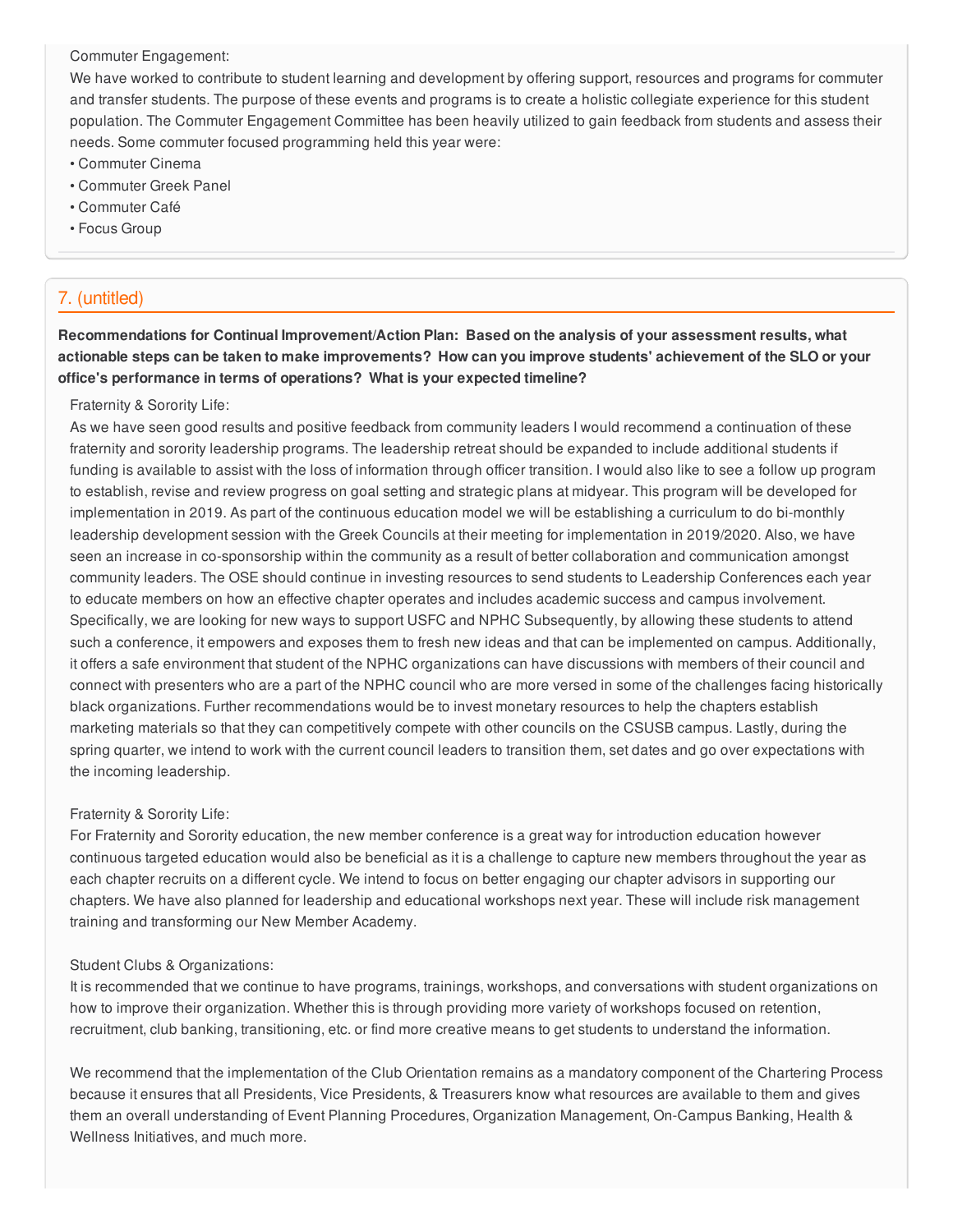#### National Student Exchange:

Social enrichment trips across Sothern California provide National Student Exchange students the opportunity to experience a new mindset and new way of life. Continuing these trips and asking for student input to locations they would like to visit is key to ensuring transformative learning is occurring.

### Retention Programs:

It is recommended that SAAB continue to work with the Black Scholars Residential living learning in Housing and Residential Life, because many of the same students participate in both programs. An Academic Plan has been implemented as a proactive tool to promote academic excellence by peer to peer accountability.

It is recommended that SAAS continue to work with the Black Scholars Residential living learning in Housing and Residential Life, because many of the same students participate in both programs. An Academic Plan has been implemented as a proactive tool to promote academic excellence by peer-to-peer accountability.

### Fraternity & Sorority Life:

A rebranding and marketing initiative for the fraternity and sorority community is one of our focuses. We intend to market Greek Life by hosting informational at orientation, and talking to Freshman and Transfer students during their specific orientations. USFC is specifically rebranding themselves and changing their council name to MGC- Multicultural Greek Council. We hope that this continues to draw in diverse populations into the Greek Community.

### Student Clubs & Organizations:

In the Spring, the theme of our Club Fair will be Scrabble. Students will have to go throughout the 40 Clubs/Organizations and Departments (ASI, SMSU Program Board, Counseling & Psychological Services, Alumni Office, Career Center, etc.) collecting different letter tiles that will help them spell out the word "ENGAGE" or "LEADER". Once they spell out one of the words, they will be able to get free food. Student Clubs & Organizations are encouraged to have decorative/appealing displays that will get students to visit their own table. We are hoping to do something similar the PDC Campus with help from PDC Staff. Additionally, we hope to continue to create events that increase the engagement of our student clubs and organizations. As we have seen and received positive feedback from open programming, we recommend to continue to host sense of belong events. We will need to increase marking to reach an even larger number of attendees. We need to strategize a way to engage a wide variety of students: residents/ commuters, student leaders/ unengaged students. These new marketing strategies can be implemented for Spring Quarter.

Resources for Continual Improvement/Action Plan: What additional resources, if any, are needed to bring the above **continual improvements to fruition?**

### 8. (untitled)

Challenges: If applicable, please list any significant challenges encountered that have affected your ability to fully implement your intended activities or to reach your articulated outcomes. Please also indicate if you need assistance in **addressing these challenges.**

### Fraternity & Sorority Life:

Officer Transition and organizations sending representatives that are unprepared to discuss community issues have been a challenge to the success of these initiatives. Also, when sending students to a conference it is often difficult to share the knowledge and resources gained in an efficient manner that will inspire those who did not attend and encourage change. An action plan and follow up of new initiatives needs to be implemented upon return to campus. In addition, organizations sending delegates that are ill prepared to report back to the chapter of council business has been a challenge. Due to the small chapter sizes, recruitment efforts also have been area of improvement or the NPHC organizations due to time commitments and sparse hours of availability. Therefore, action plans have been put in pace for organizations to improve their visibility along with a marking and recruitment plan. Additionally, the academic for NPHC organizations have been another challenge as members and interested students have not meet the universities standards to become eligible for membership. Thus, for NPHC members and academic plan is in effect and will need some additional changes to hold member accountable. Each quarter, club leadership may change based on grades, matriculation, interest. Leaders that were trained on a subject, may no longer be involved with an organization, leaving the new leaders without the knowledge needed to be successful.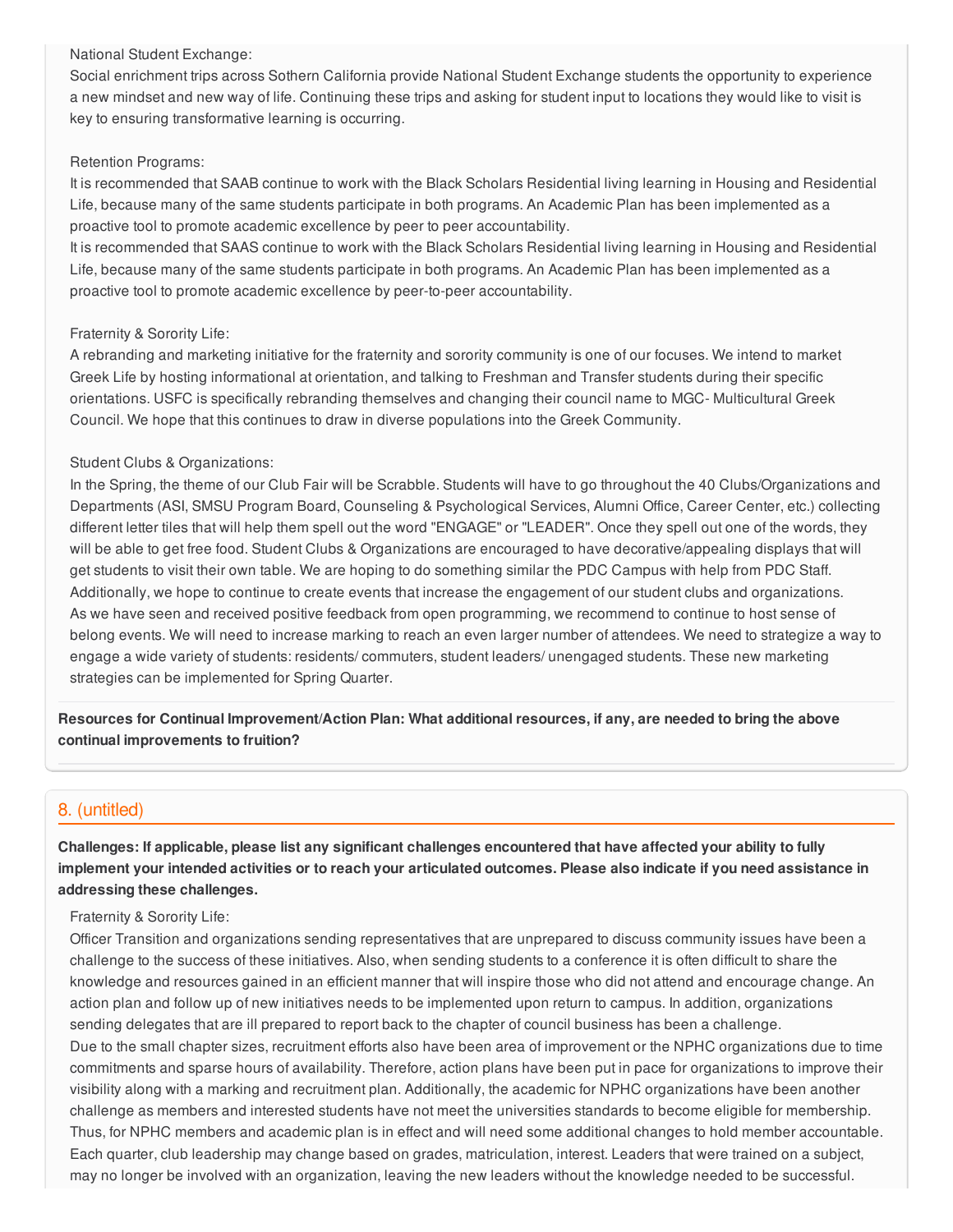#### Student Clubs & Organizations:

It has been proven to be quite difficult to get student leaders to respond to important e-mails or follow set procedures as part of their organization. We are hoping that through continued outreach we will be able to help students see the importance of knowing the information and receiving information.

A challenge is to engage all of the advisors. There are over 120 organizations, with approximately 100 advisors, and we get the same 20 advisors to participate. Reaching additional advisors has been challenging. Continued marketing efforts and programming need to be done to engage with Club & Organization Advisors.

### Retention Programs:

Academics continue to be a challenge for both SAAB and SAAS. The Academic Plan that was implemented this academic year has been beneficial, and academics have been at the forefront of programming this academic year.

### Fraternity & Sorority Life:

Although interest has increased, participation has remained stagnant. OSE is committing to be more intentional about supporting recruitment efforts and marketing initiatives.

### Student Clubs & Organizations:

The Club Fairs/Engagement Expo have proved to be a success with our Student Clubs, Organizations, & Departments, but more resources will allow us to grow both events as well as taking similar events to the PDC campus, which has not been able to occur. With more resources, we will be able to provide more incentives, activities, and support for both students who are attending the event and student clubs/organizations who are participating in the event.

### 9. Budget Summary with Alignment to Outcomes and Activities

Budget Summary: Please account for all expenditures of SSI funds for this project using the SSI Annual Report Budget **Summary Template. (The template can be found at <http://ssi.csusb.edu/assessment>.) Upload your completed summary here.**

### [SSI\\_Budget\\_18-19.xlsx](https://surveygizmoresponseuploads.s3.amazonaws.com/fileuploads/98679/3939151/118-0996bb8f3e14b145ca87e5ae4f4d797a_SSI_Budget_18-19.xlsx)

### 10. (untitled)

Check-in/Usage Report: Please upload any check-in or usage data you have for students who have engaged with your project/program since July 1 through the end of winter quarter. Uploads should be in Excel and include, at minimum, **students' CoyoteIDs; password-protected SPSS files may be submitted via email to Institutional\_Research@csusb.edu.** Additional information such as date(s) of visit(s)/interaction(s) and students' names would also be helpful. (The Office of Institutional Research is working to establish an overall assessment of SSI; to do this, we need your help in collecting and **sharing students' engagement with and usage of SSI-funded projects and programs.)**

[SSI\\_Attendance\\_18-19.xlsx](https://surveygizmoresponseuploads.s3.amazonaws.com/fileuploads/98679/3939151/195-39e2f468a9c3244da12f5d7d3a41825a_SSI_Attendance_18-19.xlsx)

### 11. Thank You!

### **New Send Email**

Apr 15, 2019 16:28:14 Success: Email Sent to: fred.mccall@csusb.edu,dion.webb@csusb.edu